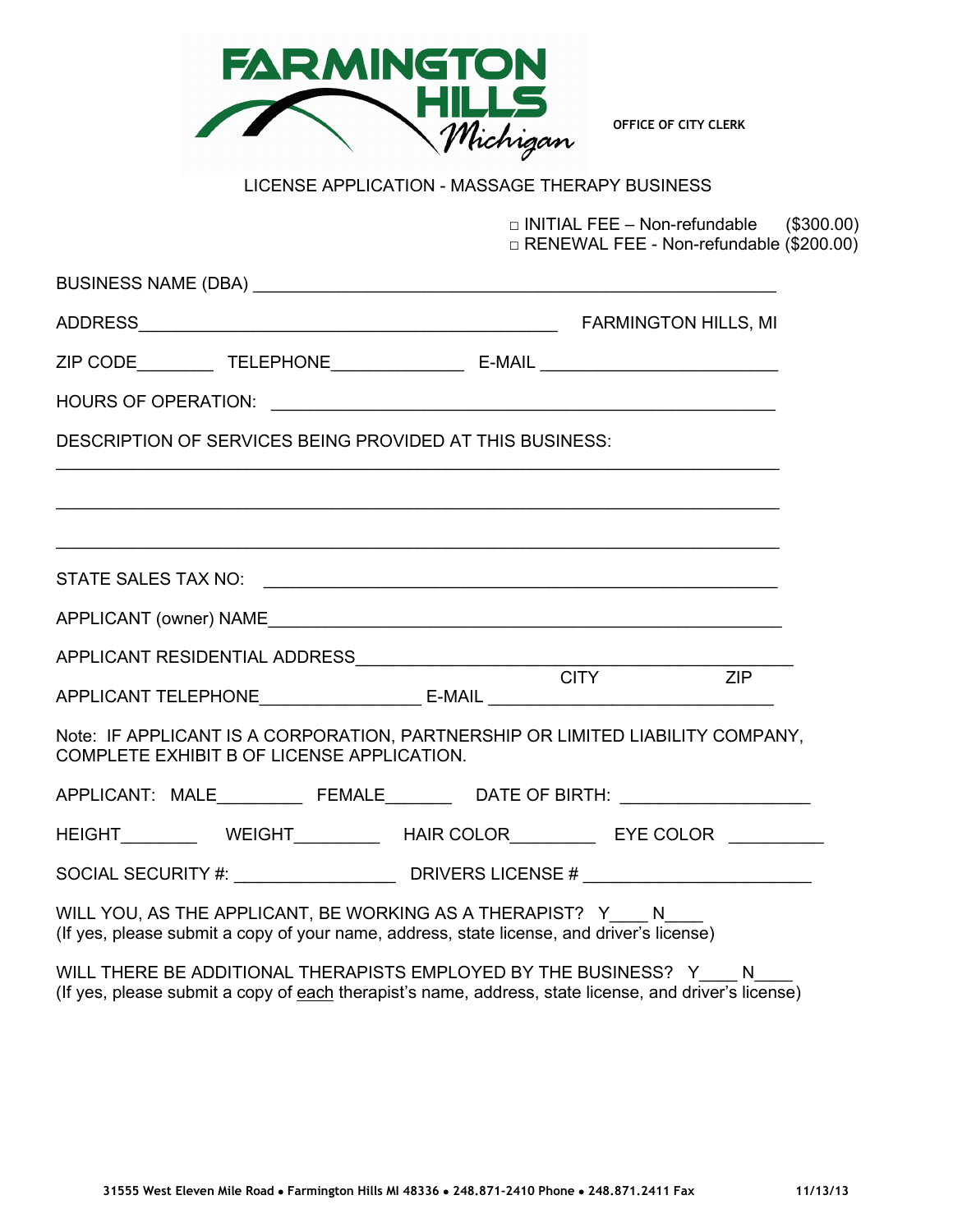DO YOU, OR HAVE YOU EVER, OPERATED ANY OTHER MASSAGE BUSINESS OR MASSAGE RELATED ESTABLISHMENT IN THIS OR ANY OTHER CITY OR STATE?

|             | <b>YES</b><br>NO IF YES, PROVIDE NAME AND ADDRESS:                                                                                                                                                                                                                                                                                                                                                                                                                                                                                                                                                                                             |  |  |  |  |
|-------------|------------------------------------------------------------------------------------------------------------------------------------------------------------------------------------------------------------------------------------------------------------------------------------------------------------------------------------------------------------------------------------------------------------------------------------------------------------------------------------------------------------------------------------------------------------------------------------------------------------------------------------------------|--|--|--|--|
| <b>NAME</b> | <b>ADDRESS</b>                                                                                                                                                                                                                                                                                                                                                                                                                                                                                                                                                                                                                                 |  |  |  |  |
| <b>NAME</b> | <b>ADDRESS</b>                                                                                                                                                                                                                                                                                                                                                                                                                                                                                                                                                                                                                                 |  |  |  |  |
|             | IF YES, HAVE YOU EVER HAD A BUSINESS LICENCE REVOKED OR SUSPENDED?                                                                                                                                                                                                                                                                                                                                                                                                                                                                                                                                                                             |  |  |  |  |
|             |                                                                                                                                                                                                                                                                                                                                                                                                                                                                                                                                                                                                                                                |  |  |  |  |
|             | PROVIDE A DESCRIPTION OF ANY OTHER BUSINESS TO BE OPERATED ON THE SAME PREMISES                                                                                                                                                                                                                                                                                                                                                                                                                                                                                                                                                                |  |  |  |  |
|             | OR ADJOINING PREMISES OWNED OR CONTROLLED BY THE APPLICANT:                                                                                                                                                                                                                                                                                                                                                                                                                                                                                                                                                                                    |  |  |  |  |
|             |                                                                                                                                                                                                                                                                                                                                                                                                                                                                                                                                                                                                                                                |  |  |  |  |
|             | I hereby certify that all of the above information is true and accurate to the best of my knowledge, and further understand and represent<br>that if any changes to the above information are made, that said information will be supplied to the City immediately. I further<br>understand that misstatements and inaccuracies in the application are grounds for immediate termination of said license. I hereby<br>authorize the city, its agents and employees to seek information and conduct an investigation into the truth of the statements set forth in<br>the application and the qualifications of the applicant for this license. |  |  |  |  |
|             |                                                                                                                                                                                                                                                                                                                                                                                                                                                                                                                                                                                                                                                |  |  |  |  |
|             |                                                                                                                                                                                                                                                                                                                                                                                                                                                                                                                                                                                                                                                |  |  |  |  |
|             | APPLICANT MUST SUBMIT, along with application and paid fees:                                                                                                                                                                                                                                                                                                                                                                                                                                                                                                                                                                                   |  |  |  |  |
|             | $\Box$ Written proof (birth certificate or sworn affidavit) that the applicant is at least 18 years of age.<br>□ One portrait photograph at least 2 inches by 2 inches taken within the last 30 days<br>$\Box$ ICHAT criminal background report dated within 30 days of the date of the application<br>(www.michigan.gov/ICHAT).                                                                                                                                                                                                                                                                                                               |  |  |  |  |
| ⊔ -         | Diploma or certificate of graduation from a recognized school or institution of learning wherein the<br>method, profession and work of massage therapy is taught, IF applicant has this.                                                                                                                                                                                                                                                                                                                                                                                                                                                       |  |  |  |  |
|             | $\Box$ Outline of business, occupation or employment of the applicant for three (3) years immediately<br>preceding the date of application, identifying the time period, address and telephone number for each<br>business, occupation or employment.                                                                                                                                                                                                                                                                                                                                                                                          |  |  |  |  |
|             | $\Box$ Names, addresses and written statements of at least (3) bona fide permanent residents of the U.S. that<br>the applicant is of good moral character - see Ordinance Sec. 16-17 (12).                                                                                                                                                                                                                                                                                                                                                                                                                                                     |  |  |  |  |
|             | $\Box$ An architectural floor plan showing the interior layout of the facilities and features to be located with the<br>proposed massage therapy establishment.                                                                                                                                                                                                                                                                                                                                                                                                                                                                                |  |  |  |  |
|             | The prior addresses of the applicant for the preceding ten (10) years.                                                                                                                                                                                                                                                                                                                                                                                                                                                                                                                                                                         |  |  |  |  |

- $\Box$  Name and address of each massage therapist who is or will be employed in the establishment
- □ Copy of the State license issued to each such massage therapist
- $\Box$  Copy of the driver's license or other proof of identification for each massage therapist.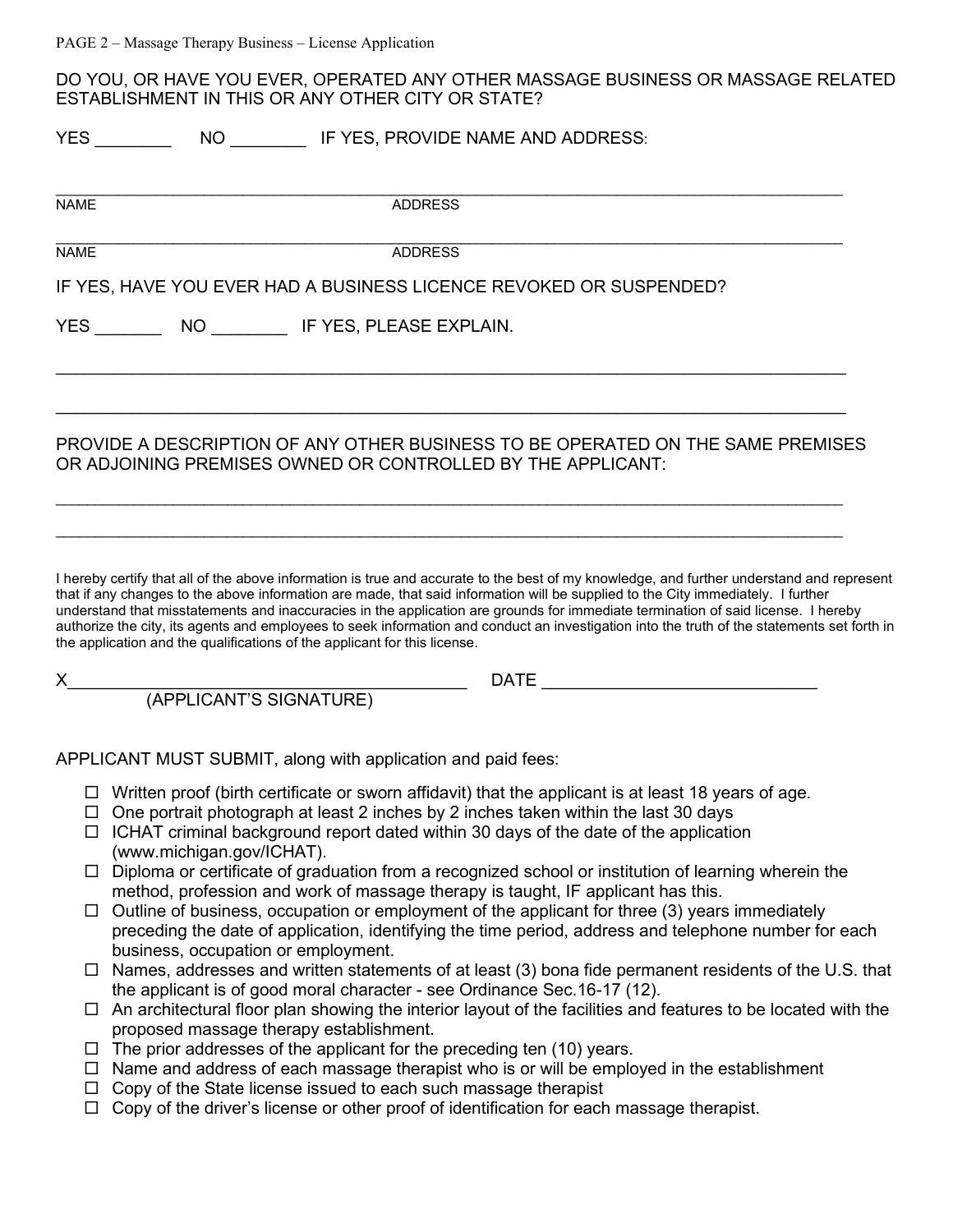\*\*\*\*\*\*\*\*\*\*\*\*\*\*\*\*\*\*\*\*\*\*\*\*\*\*\*\*\*\*\*\*\*

#### **(OFFICE USE ONLY**

| <b>DEPARTMENT</b>    | <b>APPROVE: Y/N</b> | <b>DATE OF APPROVAL</b> | <b>REMARKS</b> |
|----------------------|---------------------|-------------------------|----------------|
| <b>FIRE</b>          |                     |                         |                |
| <b>PLAN/BLDG/ZON</b> |                     |                         |                |
| <b>POLICE</b>        |                     |                         |                |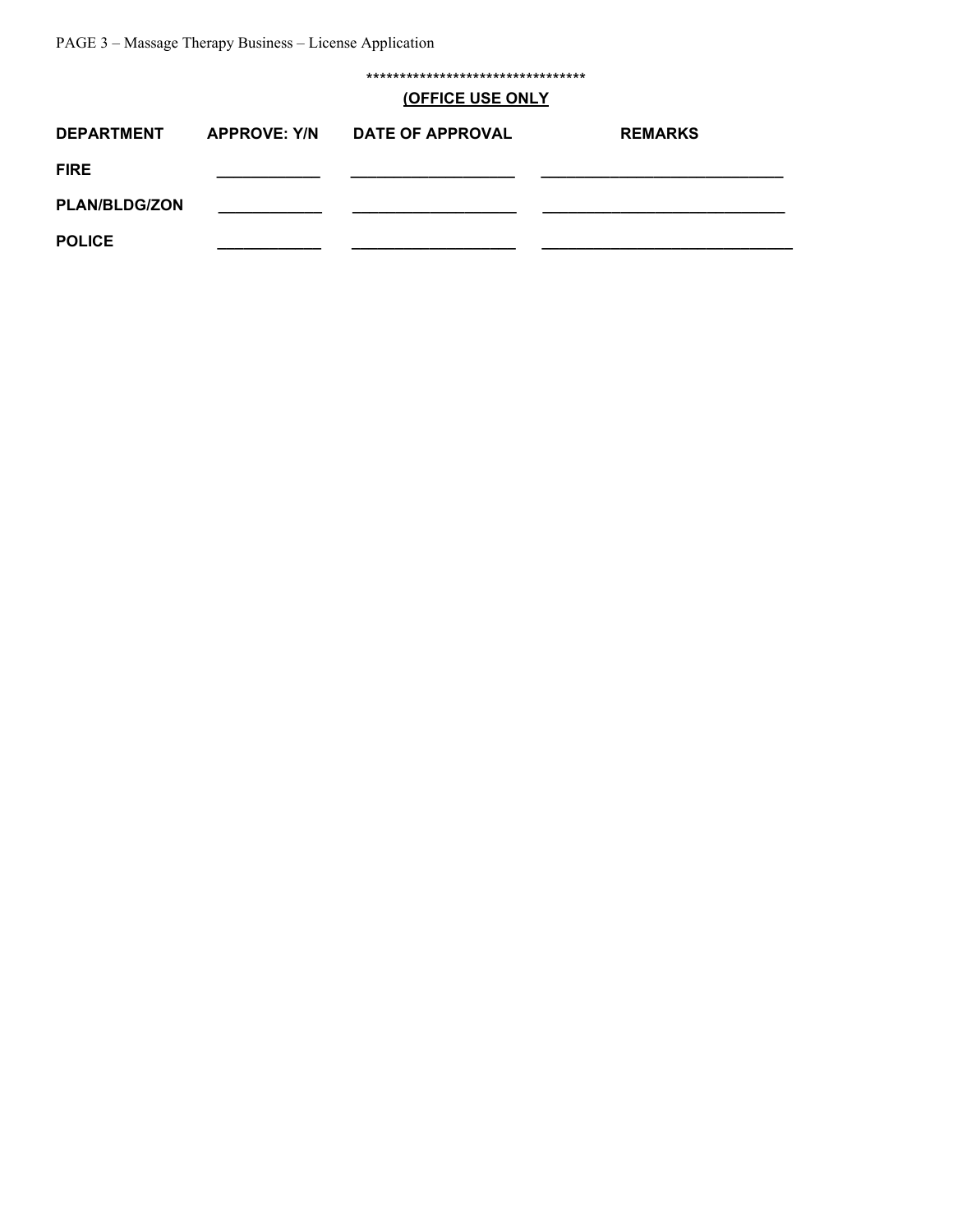## **EXHIBIT B – TO BE COMPLETED ONLY IF MORE THAN ONE OWNER**

LICENSE APPLICATION – MASSAGE THERAPY BUSINESS (CORPORATIONS – PARTNERSHIPS – LIMITED LIABILITY COMPANY)

Each officer, partner, or member listed on this Exhibit will be treated as an "applicant" for the massage business license and is subject to all investigations, processes, and stipulations per the City of Farmington Hills City Code.

If a Corporation, all officers owning more than 10% of stock in the company must provide application information. If partnership or limited liability company, each partner, limited partner, member manager and assignee of membership interest shall be an "applicant" and complete the following. Use a separate sheet for each applicant.

\_\_\_\_\_\_\_\_\_\_\_\_\_\_\_\_\_\_\_\_\_\_\_\_\_\_\_\_\_\_\_\_\_\_\_\_\_\_\_\_\_\_\_\_\_\_\_\_\_\_\_\_\_\_\_\_\_\_\_\_\_\_\_\_\_\_\_\_\_\_\_\_\_\_\_

Corporation, Partnership or Company Name and Address:

| Name of Applicant (officer, partner, member): ___________________________________        |  |  |  |  |  |
|------------------------------------------------------------------------------------------|--|--|--|--|--|
|                                                                                          |  |  |  |  |  |
|                                                                                          |  |  |  |  |  |
|                                                                                          |  |  |  |  |  |
| Name and address of any massage business or other establishment owned or operated by the |  |  |  |  |  |

Name and address of any massage business or other establishment owned or operated by the applicant wherein the business or profession of massage therapy is carried on: \_\_\_\_\_\_\_\_\_\_\_\_\_\_\_\_\_\_\_\_\_\_\_\_\_\_\_\_\_\_\_\_\_\_\_\_\_\_\_\_\_\_\_\_\_\_\_\_\_\_\_\_\_\_\_\_\_\_\_\_\_\_\_\_\_\_\_\_\_\_\_\_\_\_\_

\_\_\_\_\_\_\_\_\_\_\_\_\_\_\_\_\_\_\_\_\_\_\_\_\_\_\_\_\_\_\_\_\_\_\_\_\_\_\_\_\_\_\_\_\_\_\_\_\_\_\_\_\_\_\_\_\_\_\_\_\_\_\_\_\_\_\_\_\_\_\_\_\_\_\_

\_\_\_\_\_\_\_\_\_\_\_\_\_\_\_\_\_\_\_\_\_\_\_\_\_\_\_\_\_\_\_\_\_\_\_\_\_\_\_\_\_\_\_\_\_\_\_\_\_\_\_\_\_\_\_\_\_\_\_\_\_\_\_\_\_\_\_\_\_\_\_\_\_\_\_

I hereby certify that all of the above information is true and accurate to the best of my knowledge, and further understand and represent that if any changes to the above information are made, that said information will be supplied to the City immediately. I further understand that misstatements and inaccuracies in the application are grounds for immediate termination of said license. I hereby authorize the city, its agents and employees to seek information and conduct an investigation into the truth of the statements set forth in the application and the qualifications of the applicant for this license.

X\_\_\_\_\_\_\_\_\_\_\_\_\_\_\_\_\_\_\_\_\_\_\_\_\_\_\_\_\_\_\_\_\_\_\_\_\_\_\_\_\_\_ DATE \_\_\_\_\_\_\_\_\_\_\_\_\_\_\_\_\_\_

# (APPLICANT'S SIGNATURE)

## APPLICANT MUST ALSO SUBMIT:

- $\Box$  Written proof (birth certificate or sworn affidavit) that the applicant is at least 18 years of age.
- $\Box$  One portrait photograph at least 2 inches by 2 inches taken within the last 30 days
- $\Box$  ICHAT criminal background report dated within 30 days of the date of the application.
- $\Box$  Outline of business, occupation or employment of the applicant for three (3) years immediately preceding the date of application, identifying the time period, address and telephone number for each business, occupation or employment.
- $\Box$  Names, addresses and written statements of at least (3) bona fide permanent residents of the US that applicant is of good moral character (see Ordinance Sec.16-17 (12)).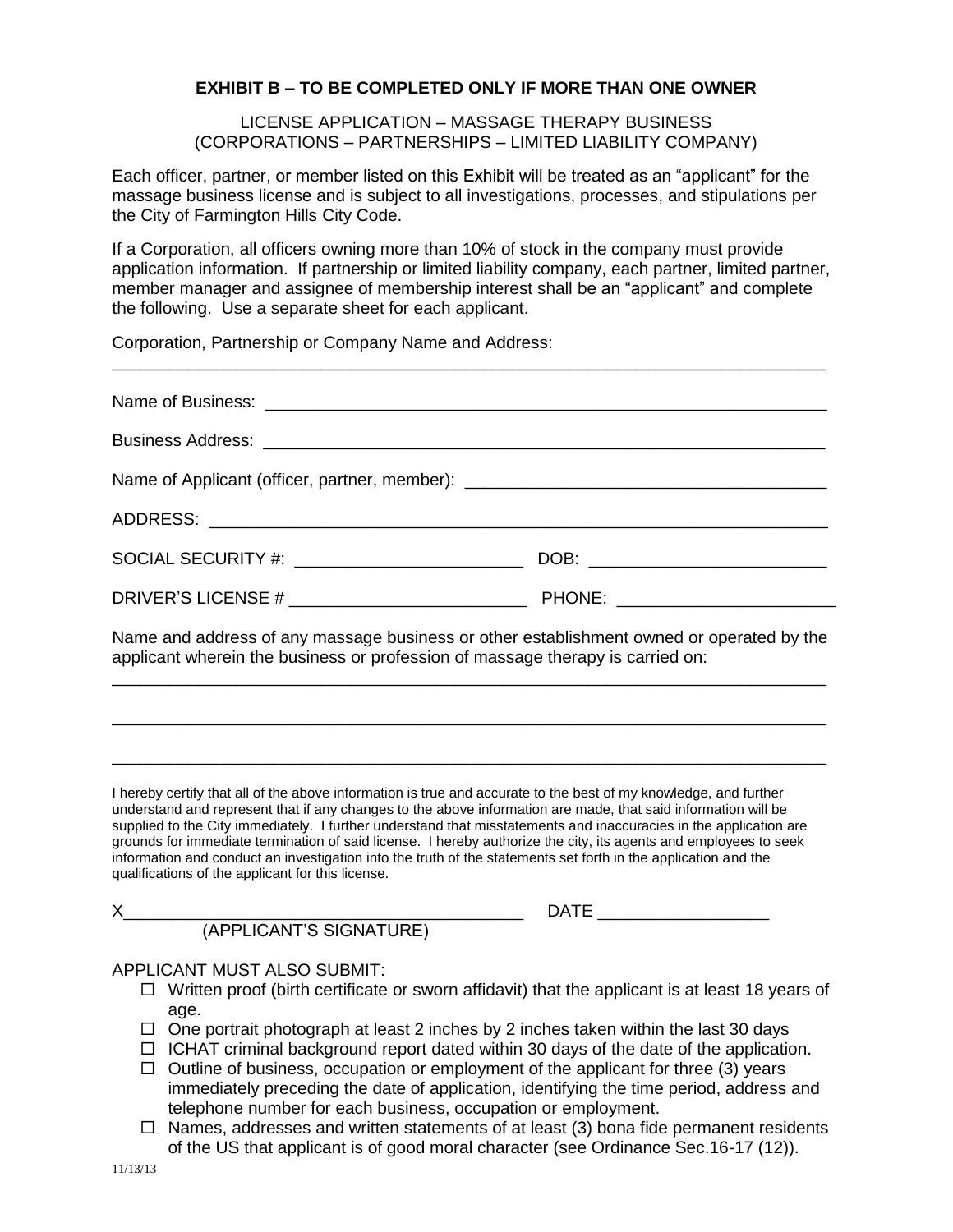#### STATE OF MICHIGAN

#### COUNTY OF OAKLAND

## CITY OF FARMINGTON HILLS

#### ORDINANCE NO. C-4-2010

AN ORDINANCE TO REGULATE MASSAGE THERAPY ESTABLISHMENTS, TO PROSCRIBE OPERATING REQUIREMENTS, TO PRESCRIBE CERTAIN CONDUCT, TO REQUIRE BUSINESS LICENSE AND MASSAGE THERAPIST LICENSES, AND TO PROTECT THE PUBLIC HEALTH, SAFETY AND GENERAL WELFARE.

#### THE CITY OF FARMINGTON HILLS ORDAINS:

#### *Section 1 of Ordinance. Ordinance Amendment.*

Chapter 16, "Massage," of the City of Farmington Hills Code of Ordinances is hereby amended, in its entirety, to read as follows:

## **Chapter 16**

## **MASSAGE**

#### **ARTICLE I. IN GENERAL**

#### **Sec. 16-1. Definitions.**

The following words, terms and phrases, when used in this chapter, shall have the meanings ascribed to them in this section, except where the context clearly indicates a different meaning:

*Employee* means any person over eighteen (18) years of age, other than a massage therapist, who renders any service in connection with the operation of a massage therapy establishment and receives compensation from the operator of the business or patrons.

*Health club* means a gymnasium, fitness center or health spa that is used to maintain or enhance the aerobic condition or physical strength of individuals through the use of free weights or weight lifting machinery, aerobic exercises, running and jogging, game courts or swimming facilities.

*Licensee* means the person to whom a license has been issued to own or operate a massage therapy establishment.

*Massage therapy* means the application of a system of structured touch, pressure, movement, and holding to the soft tissue of the human body in which the primary intent is to enhance or restore the health and wellbeing of the client. Practice of massage therapy includes complimentary methods, including the external application of water, heat, cold, lubrication, salt scrubs, body wraps, or other topical preparations; and electromechanical devices that mimic or enhance the actions possible by the hands, under such circumstances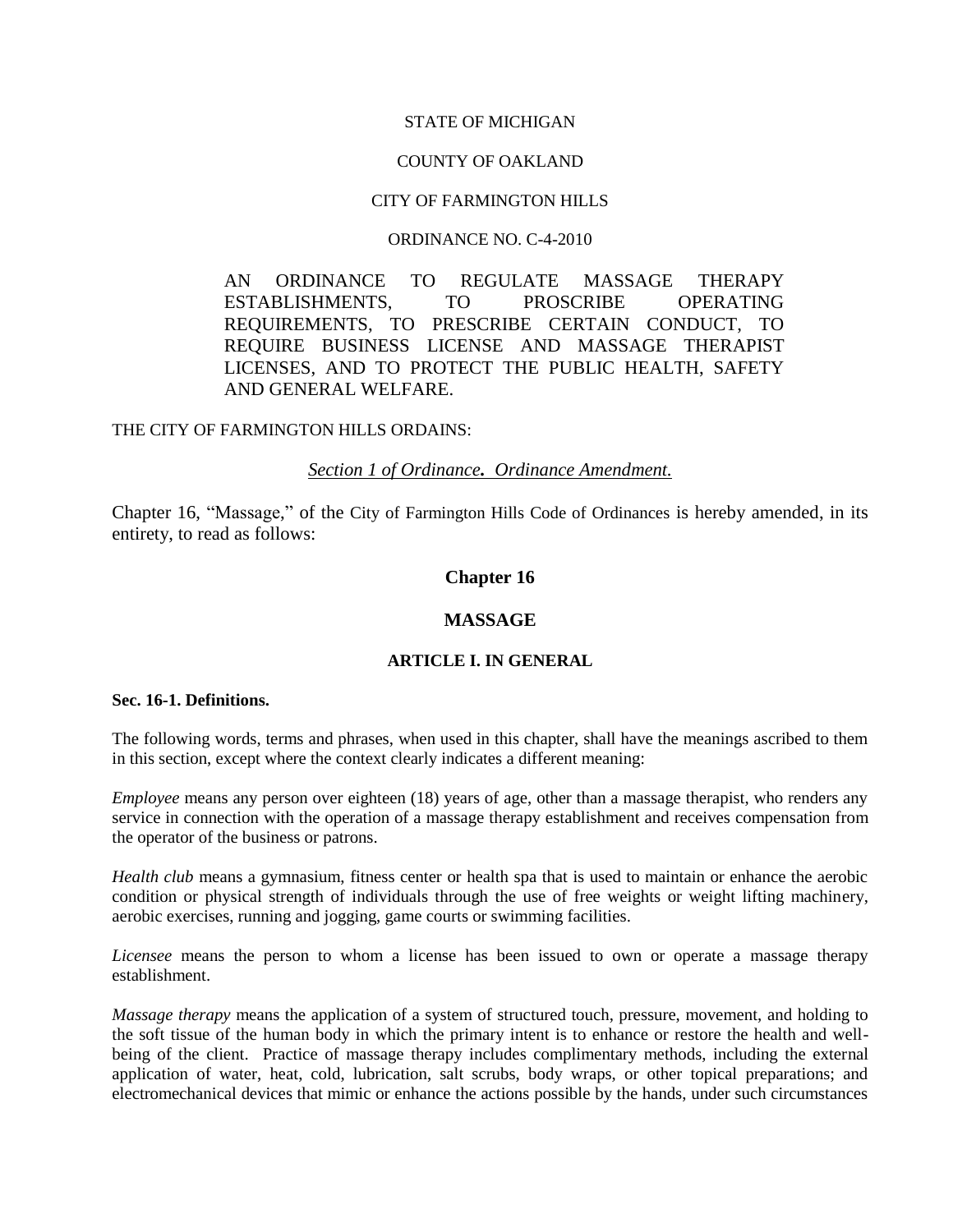that it is reasonably expected that the person receiving the massage or some third person on his or her behalf will pay money or give any other consideration or a gratuity therefore. Massage therapy does not include medical diagnosis; high-velocity, low-amplitude thrust to a joint; electrical stimulation; application of ultrasound; or prescription of medicines.

*Massage therapy establishment* means any establishment having a source of income or compensation derived from the practice of massage therapy, and which has a fixed place of business where any person engages in or carries on any of the activities defined as massage therapy. This definition does not include a regularly licensed hospital or dispensary, a place where massage of the face is for cosmetic or beautifying purposes, or a place solely providing massage therapy in the course of prescribed medical treatment by a physician.

*Massage therapist* means any person who, for any consideration whatsoever, engages in the practice of massage therapy.

*Outcall massage therapy service* means any business, the function of which is to engage in or carry on massage therapy at a location designated by the customer or client rather than at a massage therapy establishment.

*Patron* means any person over eighteen (18) years of age, or a person under eighteen (18) years of age who is accompanied by a parent or guardian or is in possession of a prescription for massage therapy issued by a licensed physician, who receives massage therapy under such circumstances that it is reasonably expected that he will pay money or give any other consideration therefore.

*Licensee* means the person to whom a license has been issued to act in the capacity of a massage therapist.

*Recognized school* means any school or educational institution in the state in which it is located or any school recognized by or approved by or affiliated with the American Massage Therapy Association, Inc., (AMTA), the International Myomassethics Federation (IMF), or the Associated Bodywork and Massage Professionals (ABMP) and which has for its purpose the teaching of the theory, method, profession or work of massage therapy, which school requires a resident course of study not less than five hundred (500) hours before the student shall be furnished with a diploma or certificate of graduation from such school or institution of learning following the successful completion of such course of study or learning.

*Sexual or genital area* means genitals, pubic area, anus, or perineum of any person.

#### **Sec. 16-2. Exemptions**.

(a) This chapter shall not apply to the following individuals while engaged in the personal performance of the duties of their respective professions:

(1) Physicians, surgeons, chiropractors, osteopaths, podiatrists and physical therapists who are duly licensed to practice their respective professions in the state;

(2) Nurses who are registered under the laws of this state;

(3) Barbers, cosmetologists and manicurists who are duly licensed by the State of Michigan, but only to the extent they are performing functions licensed pursuant to their licensing by the State of Michigan;

(4) Trainers for any amateur or professional athlete or athletic team or school athletic program; and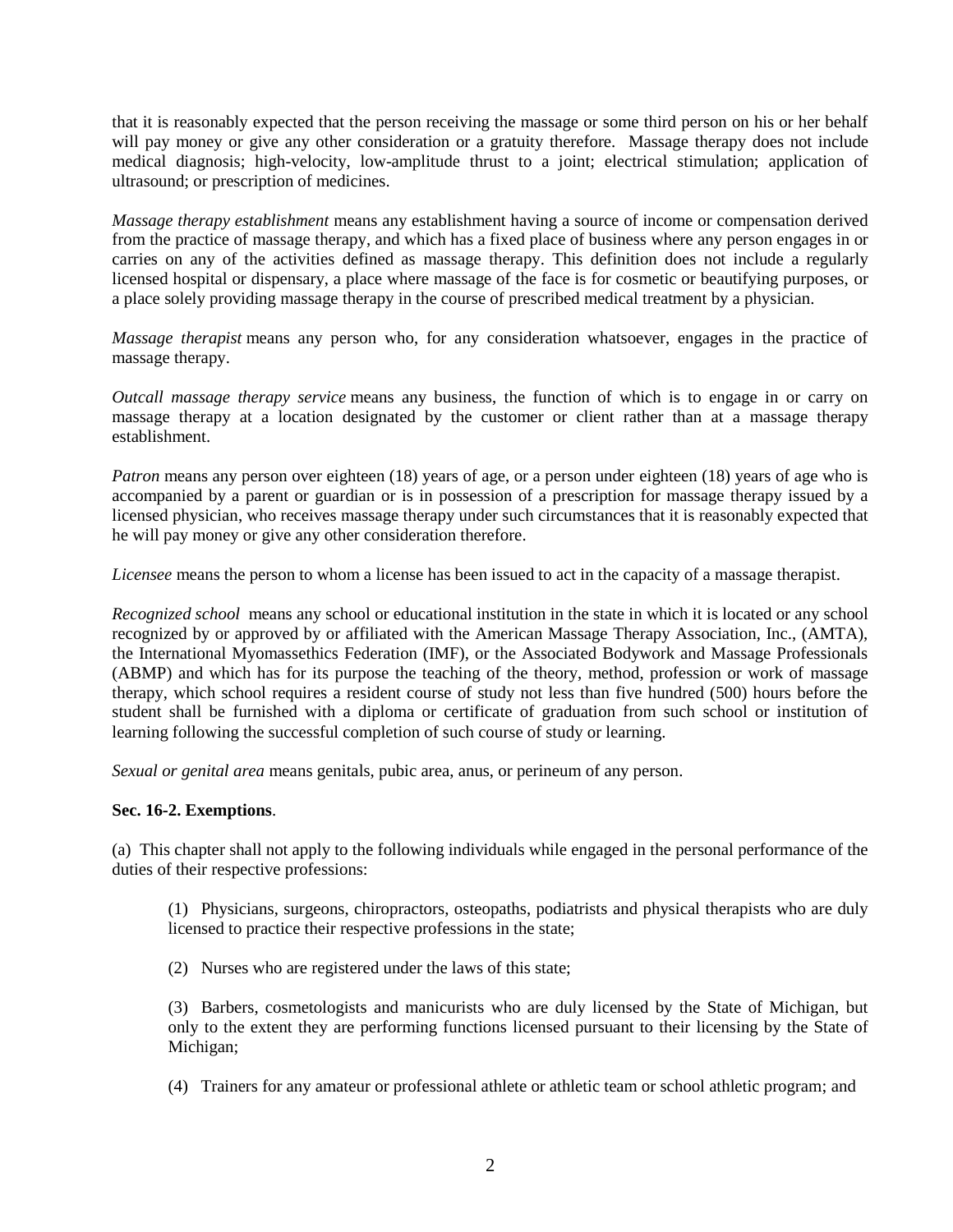(5) Any person while engaged in a practice or profession listed in MCL 333.17957(1) or (3).

(b) The massage therapy establishment licensing requirements of this chapter shall not apply to any establishment where massage therapy is offered as an accessory service, provided massage therapy shall be considered an accessory service only if the area devoted to providing massage therapy services occupies fifteen percent (15%) or less of the floor area within the establishment.

## **Sec. 16-3. Register of employees.**

The licensee or person designated by the licensee of a massage therapy establishment shall maintain a register of all persons employed at any time as massage therapists and their license or license numbers. Such register shall be available at the massage therapy establishment to representatives of the City at all times when the massage therapy establishment is open for business.

## **Sec. 16-4. Operating requirements generally.**

(a) Every portion of the massage therapy establishment, including appliances and apparatus, shall be kept clean and operated in a sanitary condition.

(b) Price rates for all services shall be prominently posted in the reception area in a location available to all prospective customers.

(c) All employees, including massage therapists, shall be clean and wear clean, nontransparent outer garments, covering the sexual and genital areas, whose use is restricted to the massage therapy establishment. If employees are licensed to change clothing at the premises, a separate dressing room for each sex must be available on the premises with individual lockers for each employee. Employee dressing rooms shall be separate from facilities utilized by customers.

(d) All massage therapy establishments shall be provided with clean, laundered sheets and towels in sufficient quantity and shall be laundered after each use thereof and stored in a sanitary manner.

(e) No massage therapy establishment granted a license under the provisions of this chapter shall place, publish or distribute or cause to be placed, published or distributed any advertisement picture or statement which is known or through the exercise of reasonable care should be known to be false, deceptive or misleading in order to induce any person to purchase or utilize any professional massage services.

## **Sec. 16-5. Minors.**

No person shall permit any person under the age of eighteen (18) years to come or remain on the premises of any massage business establishment as a massage therapist, employee, or patron, unless such person is accompanied by a parent or guardian, has a prescription for massage therapy issued by a licensed physician, or is on the premises for lawful business reasons unrelated to receiving or giving massage therapy.

#### **Sec. 16-6. Alcoholic liquor.**

No person shall sell, give, dispense, provide, keep, or cause to be sold, given, dispensed, provided or kept any alcoholic liquor on the premises of any massage therapy establishment.

**Sec. 16-7. Hours.**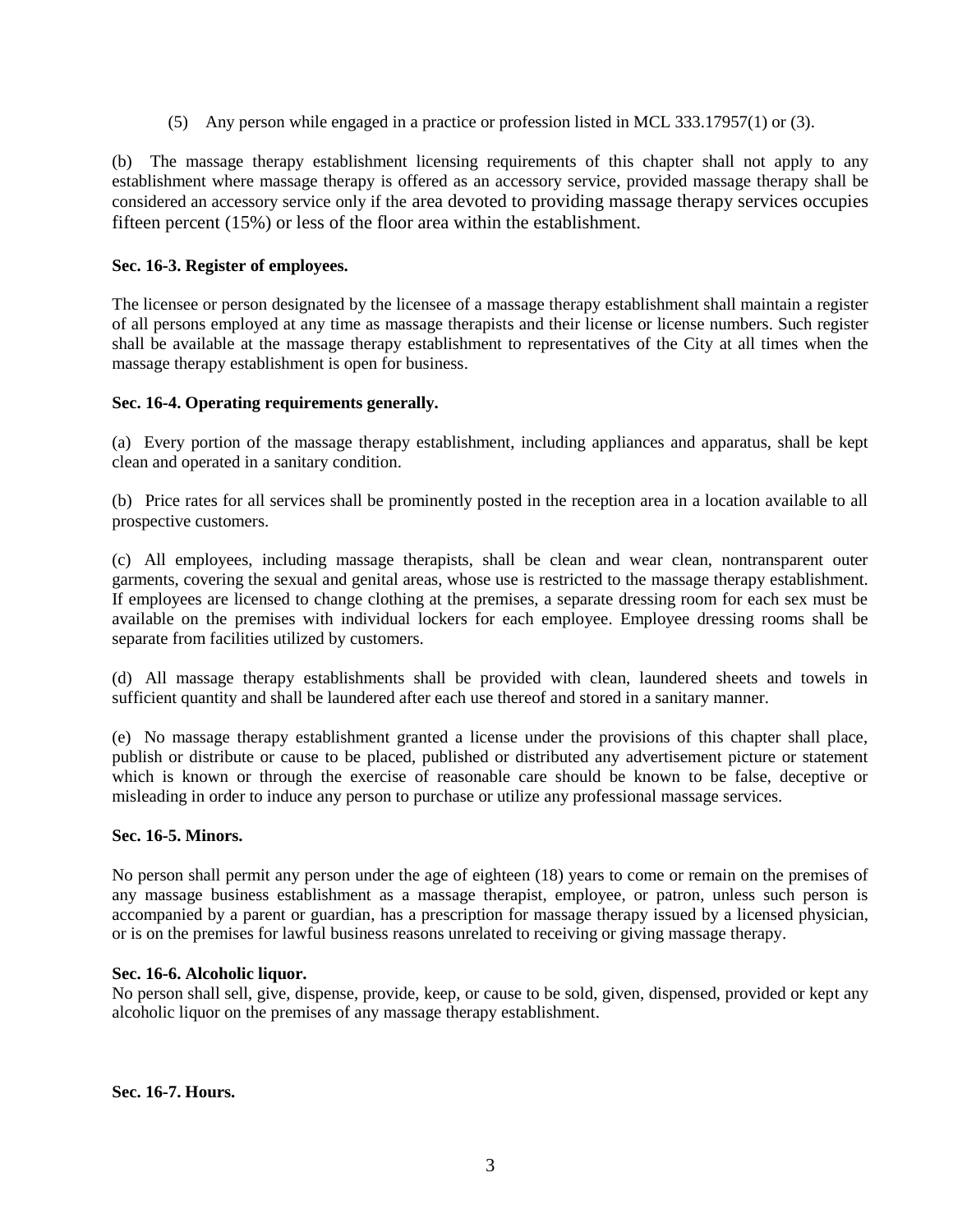No massage therapy establishment regulated under this chapter shall be kept open for any purpose between the hours of 9:00 p.m. and 8:00 a.m.

## **Sec. 16-8. Massage therapist required to have license.**

No person shall employ as a massage therapist any person unless the employee has obtained and has in effect a license to practice massage therapy issued pursuant to this chapter or a license issued pursuant to the laws of the State of Michigan, including the Public Health Code, 1978 PA 368, as amended. This section shall not apply to students of massage therapy that are actively enrolled in a recognized school and engaged in the performance of massage therapy, without compensation of any kind for such services, as part of the curriculum or an externship or internship program required by the recognized school in which they are enrolled.

## **Sec. 16-9. Inspections**.

The police chief or his designee shall be authorized to make inspections of each massage therapy establishment for the purposes of determining that the provisions of this chapter are fully complied with. If in the opinion of the police chief (or his designee) there is probable cause to enter a massage therapy establishment for the purpose of making inspections and examinations pursuant to this section, he shall request the owner or occupant thereof, or the licensee, to grant permission for such entry, and if refused, the police chief or his designee, shall make application for a search warrant showing why the search warrant should be issued for the purposes set forth in this chapter. The building official or fire chief, or their designees, shall similarly have the authority to inspect the premises of a massage therapy establishment in order to determine compliance with the provisions of this chapter, upon request to the owner or occupant thereof, or the licensee. If entry is denied, the building official or fire chief shall report the denial to the police chief or his designee for appropriate action consistent with this section.

## **Sec. 16-10. Unlawful acts.**

(a) It shall be unlawful for any person in a massage therapy establishment to place his hands upon, to touch with any part of his body, to fondle in any manner, and to massage the sexual or genital area of any other person.

(b) It shall be unlawful for any person in a massage therapy establishment to expose his sexual or genital area or any portion thereof to any other person. It shall also be unlawful for any person in a massage therapy establishment to expose the sexual or genital area or any portions thereof of any other person.

(c) It shall be unlawful for any person while in the presence of any other person in a massage therapy establishment to fail to conceal with a fully opaque covering the sexual or genital area of his body.

(d) It shall be unlawful for any person owning, operating or managing a massage therapy establishment, knowingly to cause, allow or permit in or about such massage therapy establishment any agent, employee, or any other person under his control or supervision to perform such acts prohibited in subsections (a), (b) or (c) of this section.

(e) Any violation of these provisions shall be deemed grounds for revocation of any license or licenses granted pursuant to article II or article III of this chapter

## **Sec. 16-11. Penalty for violations.**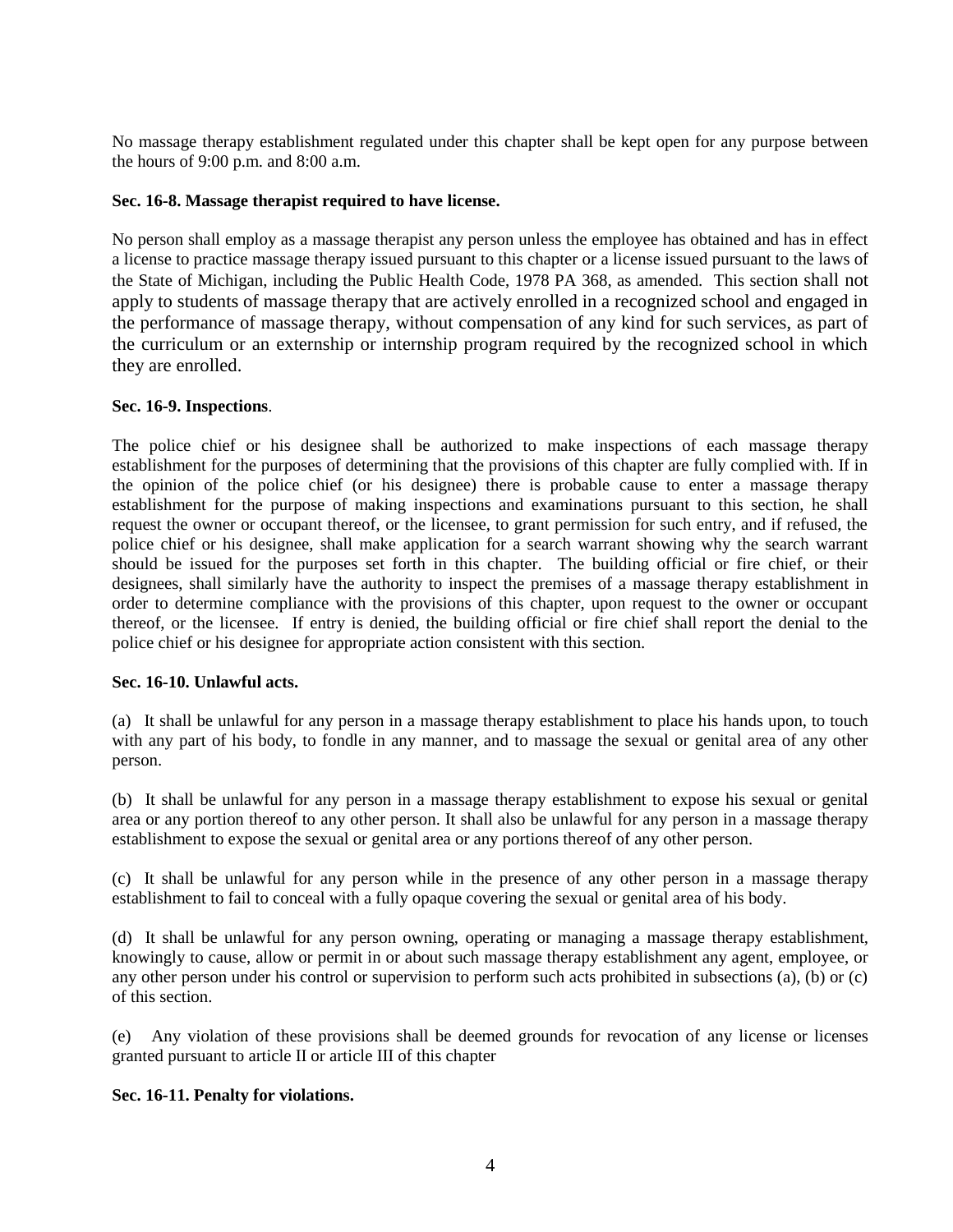Every person, except those persons who are specifically exempted by this chapter, whether acting as an individual owner, employee of the owner, operator or employee of the operator, or whether acting as a mere agent or independent contractor for the owner, employee or operator, or acting as a participant or worker in any way directly or indirectly who gives massage therapy or operates a massage therapy establishment or any of the services defined in this chapter without first obtaining a license to do so from the City and paying a fee or who shall violate any provision of this chapter shall be guilty of a misdemeanor and upon conviction such person shall be punished as provided in section 1-13 of this Code. Any violation of this chapter is hereby declared to be a public nuisance per se, and may be abated by order of any court of competent jurisdiction.

#### **Sec. 16-12 through Sec. 16-15 - Reserved**

## **ARTICLE II. BUSINESS LICENSE**

#### **Sec. 16-16. Required.**

No person shall engage in or carry out the business of a massage therapy establishment unless he has, or is engaged in activity as licensed under, a valid massage therapy establishment license issued by the City pursuant to the provisions of this chapter for each and every separate office or place of business conducted by such person.

#### **Sec. 16-17. Application.**

(a) *Filing, fee.* Every applicant for a license to maintain, operate, or conduct a massage therapy establishment shall annually file a completed application under oath with the City Clerk upon a form provided by the Clerk and pay a nonrefundable annual license fee as set from time to time by resolution of the council.

(b) *Inspections of premises.* Copies of the application, once a complete submittal has been made, shall be referred to the Fire Department and Department of Planning and Community Development. The departments shall inspect the premises proposed to be operated as a massage therapy establishment and shall make written verification to the City Clerk concerning compliance with the codes of the City that they administer and this ordinance. The inspections shall be conducted by personnel as determined to be appropriate by each department, and may include additional inspections or re-inspections by additional personnel to determine compliance.

(c) *Investigation of applicants.* The application shall also be referred to the Police Department for investigation of the applicant's character and qualifications.

(d) *Contents.* Each application shall contain all of the following information:

- (1) A definition of service to be provided.
- (2) The location, mailing address and all telephone numbers where the business is to be conducted.
- (3) The name and residence address of the applicant, and:

a. If the applicant is a corporation, the names and residence addresses of each of the officers and directors of the corporation and of each stockholder owning more than ten (10) percent of the stock of the corporation, each of which shall be considered to be an applicant under this chapter, and the address of the corporation itself, if different from the address of the massage therapy establishment;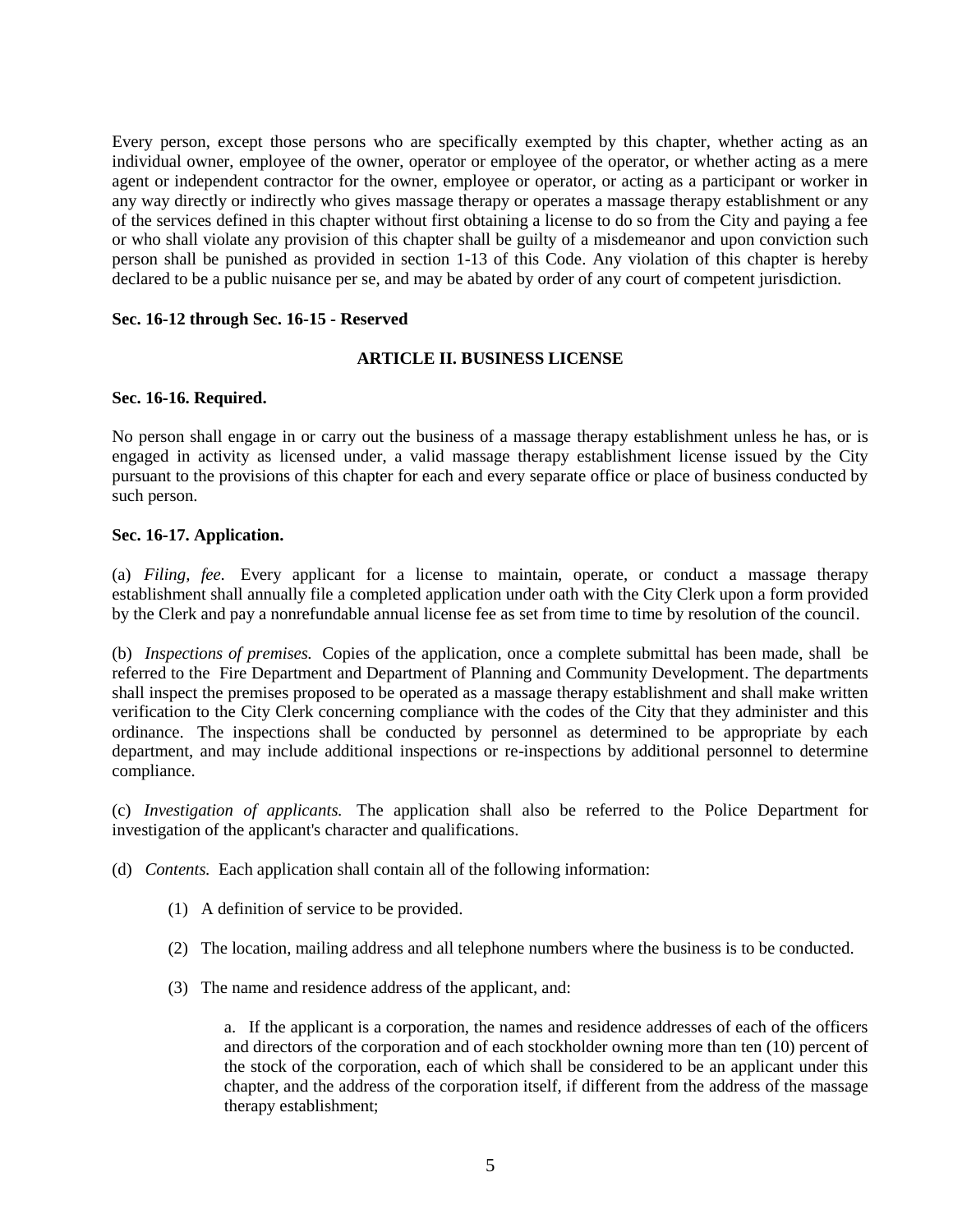b. If the applicant is a partnership, the names and residence addresses of each of the partners including limited partners, each of which shall be considered to be an applicant under this chapter, and the address of the partnership itself, if different from the address of the massage therapy establishment; or

c. If the applicant is a limited liability company, the names and addresses of each member, manager and assignee of membership interest, each of which shall be considered to be an applicant under this chapter, and the address of the limited liability company, if different from the address of the massage therapy establishment.

- (4) The prior addresses of the applicant for preceding ten (10) years.
- (5) Proof that the applicant is at least eighteen (18) years of age.
- (6) Applicant's height, weight, color of eyes and hair, and sex.

(7) Social security number, driver's license number, if any, and date of birth. If the applicant is a corporation, such information shall be provided for all officers and managing agents of the corporation. If the applicant is a partnership, such information shall be provided for each partner, including each limited partner in the partnership. If the applicant is a limited liability company, such information shall be provided for each member, manager and assignee of membership interest.

(8) One (1) front-face portrait photograph of the applicant at least two (2) inches by two (2) inches. If the applicant is a corporation, one (1) front-face portrait photograph at least two (2) inches by two (2) inches of all officers and managing agents of the corporation. If the applicant is a partnership, one (1) front-face portrait photograph at least two (2) inches by two (2) inches in size of each partner, including each limited partner in the partnership. If the applicant is a limited liability company, one  $(1)$  front-face portrait photograph at least two  $(2)$  inches by two  $(2)$  inches in size of each member, manager and assignee of membership interest. All portrait photographs supplied pursuant to this subsection shall be in color and shall have been taken within thirty (30) days of the date of submitting the application.

(9) Business, occupation, or employment of the applicant for three (3) years immediately preceding the date of application, identifying the time period, address and telephone number for each business, occupation or employment.

(10) The massage or similar business license history of the applicant; including whether such person, in previously operating in this or another city or state has had a business license revoked or suspended, the reason therefore, and the business activity or occupation subsequent to such action of suspension or revocation.

(11) A criminal background report of the applicant's criminal history through the Internet Criminal History Access Tool (ICHAT). If the applicant is a corporation, an ICHAT criminal background report for all officers and managing agents of the corporation. If the applicant is a partnership, an ICHAT criminal background report for each partner, including each limited partner in the partnership. If the applicant is a limited liability company, an ICHAT criminal background report for each member, manager and assignee of membership interest. The applicant is responsible for all charges incurred in requesting and receiving the ICHAT report(s) and the report(s) must be dated within 30 days of the date of the application.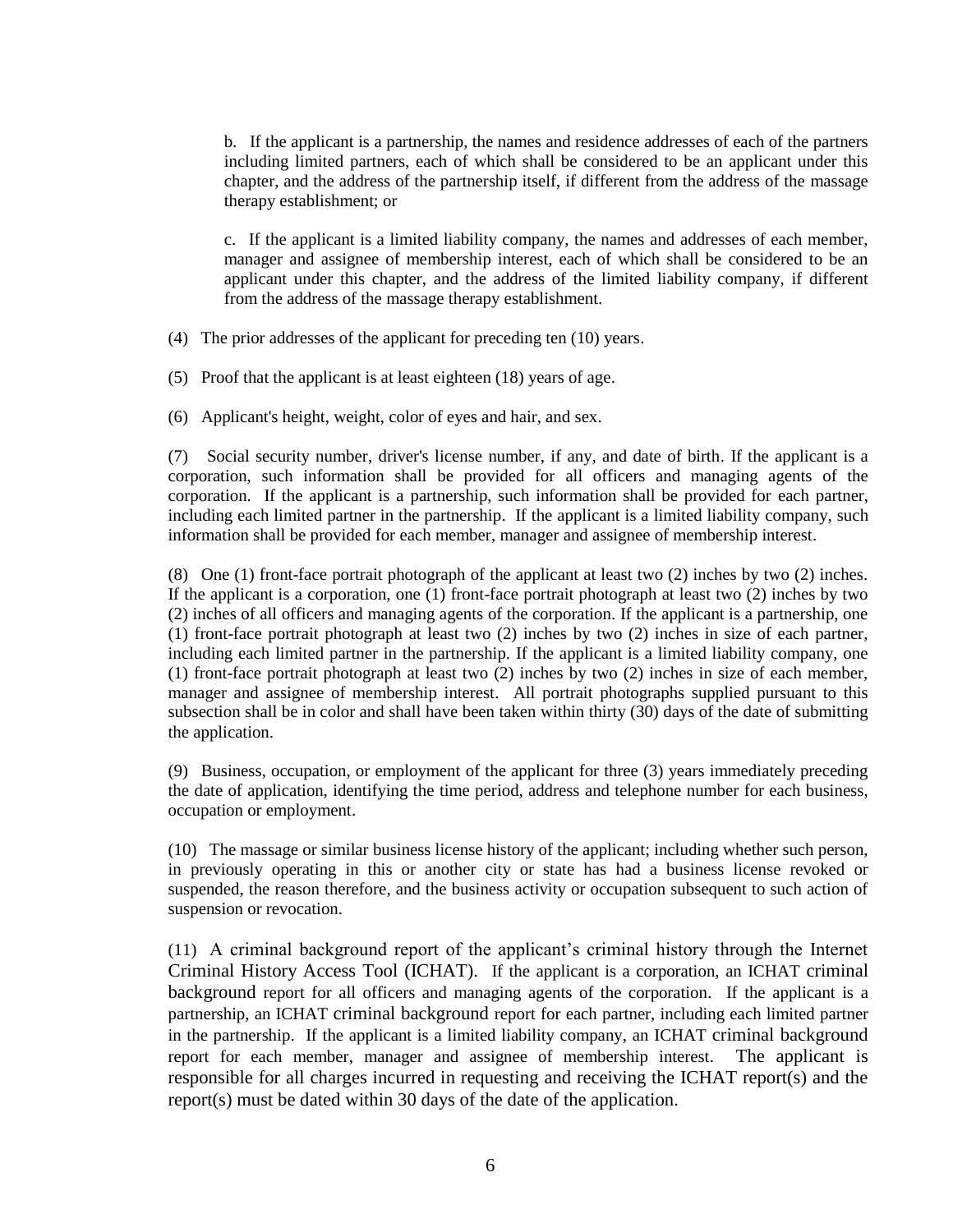(12) The names, current addresses and written statements of at least three (3) bona fide permanent residents of the United States that the applicant is of good moral character. If the applicant is able, the statement must first be furnished from residents of the city, then the county, then the state and lastly from the rest of the United States. These references must be persons other than relatives and business associates.

(13) The name and address of each massage therapist who is or will be employed in the establishment.

(14) A diploma or certificate of graduation from a recognized school or other institution of learning wherein the method, profession and work of massage therapy is taught, provided, however, that if the applicant will not himself engage in the practice of massage therapy, he need not possess such diploma or certificate of graduation from a recognized school or other institution of learning wherein the method, profession and work of massage therapy is taught.

(15) The name and address of any massage business or other establishment owned or operated by any person whose name is required to be given in subsection (3) of this section wherein the business or profession of massage therapy is carried on.

(16) A description of any other business to be operated on the same premises or on adjoining premises owned or controlled by the applicant.

(17) An architectural floor plan showing the interior layout of and the facilities and features to be located within the proposed massage therapy establishment.

(18) Authorization for the City, its agents and employees to seek information and conduct an investigation into the truth of the statements set forth in the application and the qualifications of the applicant for the license.

(19) Any other information pertinent to the application and operation of the proposed facility as may be required by this chapter or relevant to the required reviews of the application.

(20) Such other identification and information necessary to discover the truth of the matters specified in this section as required to be set forth in the application.

Upon completion of the above provided form and the furnishing of all information required by this section the City Clerk shall accept the application for the necessary inspections and investigations. The holder of a massage therapy establishment license shall notify the City Clerk of each change in any of the data required to be furnished under this section within ten (10) days after such change occurs.

#### **Sec. 16-18. Facilities required.**

No license to conduct a massage therapy establishment shall be issued unless an inspection by the City reveals that the establishment complies with each of the following minimum requirements:

(1) Construction of rooms used for toilets, tubs, steam baths and showers shall be made waterproof with approved waterproofed materials and shall be installed in accordance with the state construction code. Plumbing fixtures shall be installed in accordance with the state construction code: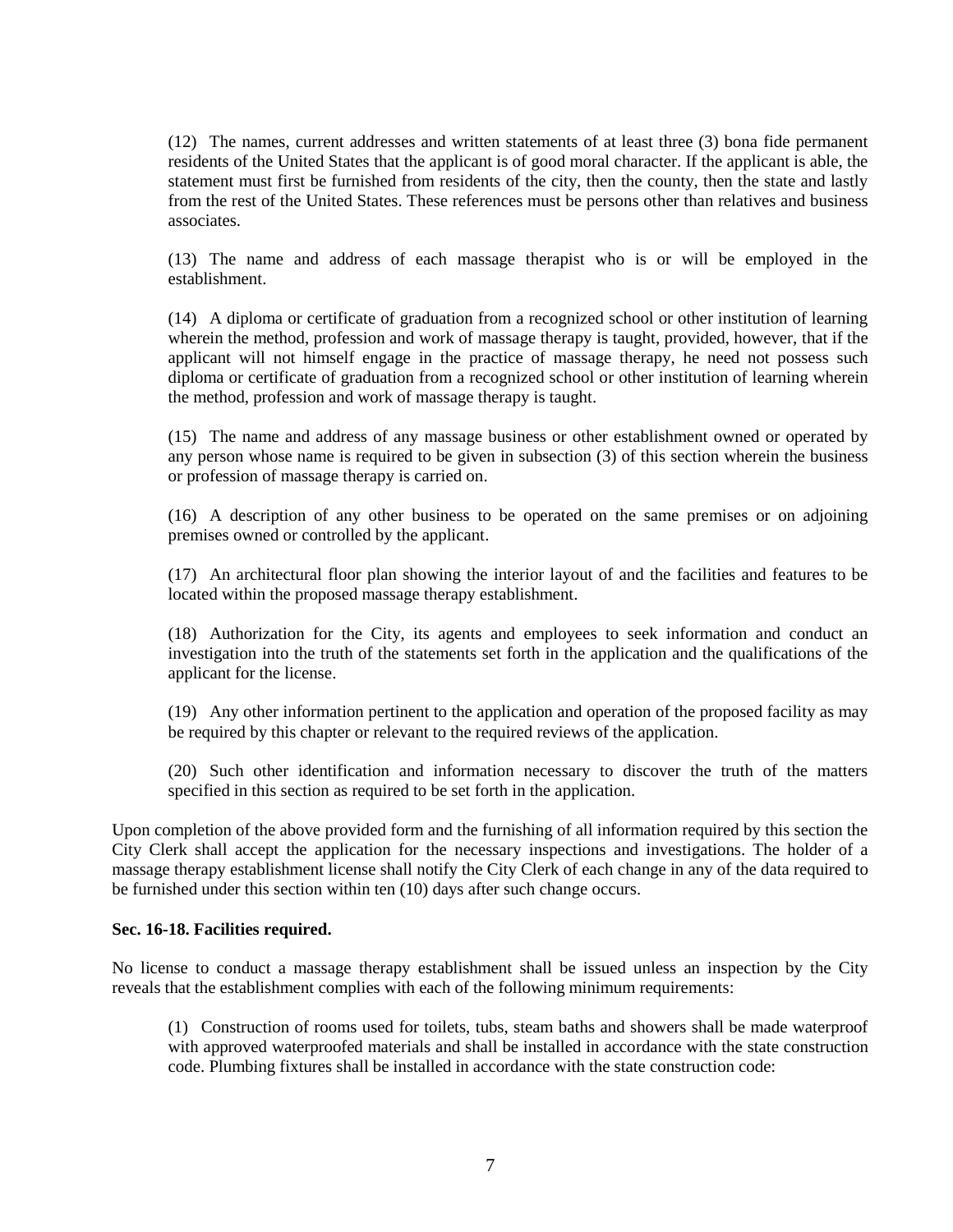a. Steam rooms and shower compartments shall have waterproof floors, walls and ceilings approved by the department of building and safety.

b. Floors of wet and dry heat rooms shall be adequately pitched to one (1) or more floor drains properly connected to the sewer. Exception: Dry heat rooms with wooden floors need not be provided with pitched floors and floor drains.

c. A source of hot water must be available within the immediate vicinity of dry and wet heat rooms to facilitate cleaning.

(2) The premises shall have adequate equipment for disinfecting and sterilizing nondisposable instruments and materials used in administering massage therapy. Such nondisposable instruments and materials shall be disinfected after use on each patron.

(3) Closed cabinets shall be provided and used for the storage of clean linen, towels and other materials used in connection with administering massage therapy. All soiled linens, towels and other materials shall be kept in properly covered containers or cabinets, which containers or cabinets shall be kept separate from the clean storage areas.

(4) Toilet facilities shall be provided in convenient locations. When employees and patrons of different sexes are on the premises at the same time separate toilet facilities shall be provided for each sex. A single water closet per sex shall be provided for each twenty (20) or more employees or patrons of that sex on the premises at any one time. Urinals may be substituted for water closets after one (1) water closet has been provided. Toilets shall be designated as to the sex accommodated therein.

(5) Lavatories or washbasins provided with both hot and cold running water shall be installed in either the toilet room or a vestibule. Lavatories or washbasins shall be provided with soap and a dispenser and with sanitary towels.

(6) All electrical equipment shall be installed in accordance with the requirements of the state construction code.

(7) It shall be unlawful for any massage therapy service to be carried on within any cubicle, room, booth, or any area within a massage therapy establishment which is fitted with a door capable of being locked. Doors shall be provided with a sign, light or other signaling device to indicate when the cubicle, room, booth or area is occupied and massage therapy is being provided.

(8) Nothing contained in this section shall be construed to eliminate other requirements of statute or ordinance concerning the maintenance of premises, nor to preclude authorized inspection thereof, whenever such inspection is deemed necessary by the Police Department, Building Official, Code Officer, Fire Marshal or any other authorized officer or agency.

## **Sec. 16-19. Grounds for grant or denial.**

In determining whether to grant or deny a license for a massage therapy establishment, the City Clerk shall consider the reports that have been provided by each of the City departments upon completing their respective inspections and investigations and all of the following:

(1) Whether the correct license fee has been tendered to the City and, in the case of a check, or bank draft, honored with payment upon presentation.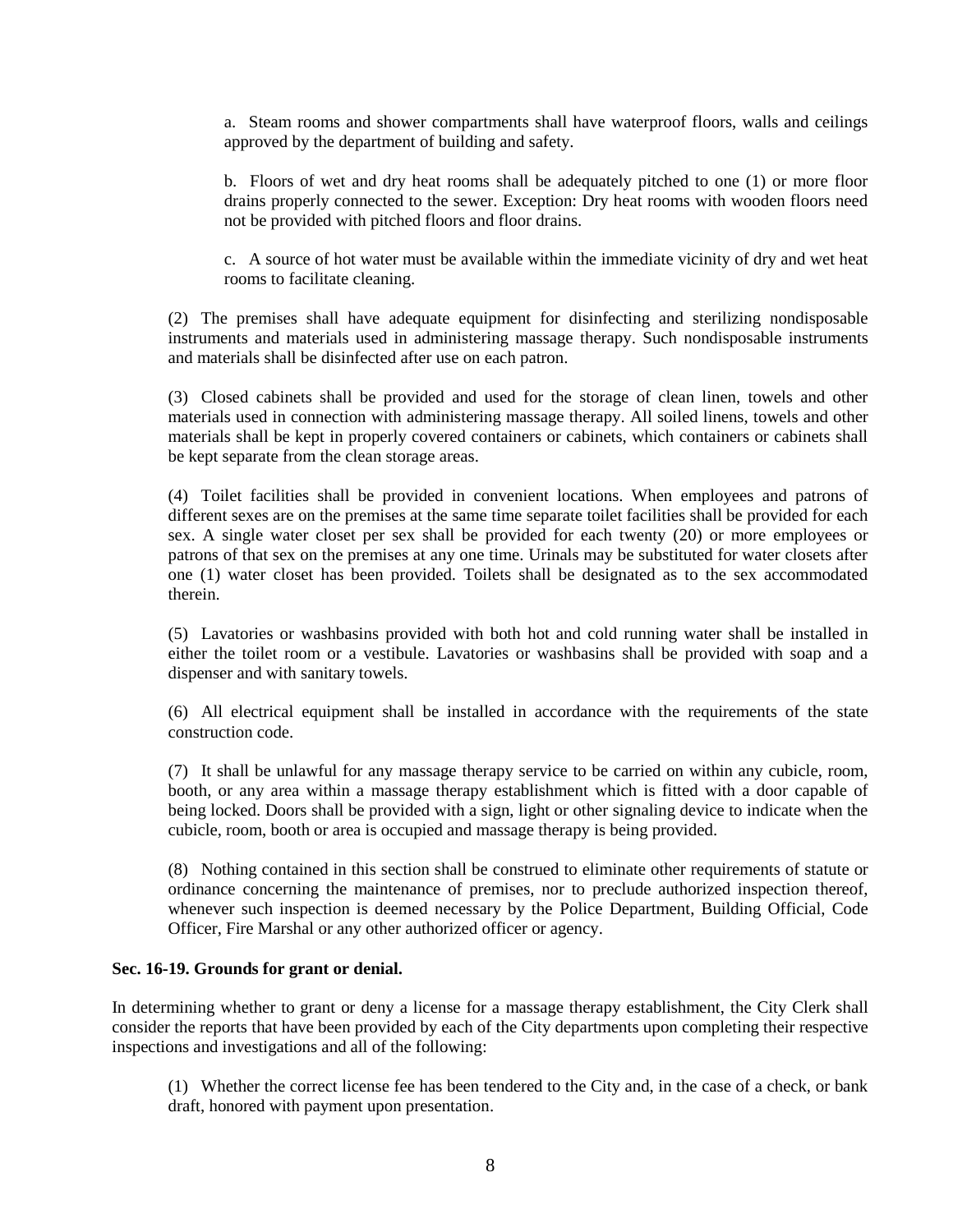(2) The applicant's experience in managing a massage therapy establishment or in managing similar establishments.

(3) The applicant's general business management experience.

(4) The applicant's general business reputation.

(5) The applicant's moral character.

(6) Whether the applicant if an individual, or any of the stockholders holding more than ten (10) percent of the stock of the corporation or any of the officers and directors if the applicant is a corporation, any of the partners including limited partners if the applicant is a partnership, or any of the members, or managers or assignees of membership interest if the applicant is a limited liability company, or the manager or other person principally in charge of the operation of the business, have been convicted of any of the following offenses or convicted of an offense outside the state that would have constituted any of the following offenses if committed within the state:

a. An offense involving the use of force and violence upon the person of another that amounts to a felony;

b. An offense involving sexual misconduct; or

c. An offense involving narcotics, dangerous drugs or dangerous weapons that amounts to a felony.

(7) The effects that the proposed facility would have upon the surrounding neighborhood and business establishments, including impacts upon residential areas, church and school districts.

(8) Whether the operation, as proposed by the applicant, if licensed would comply with all applicable laws and City ordinances, including but not limited to the City's building, zoning, fire and health, safety and welfare regulations. If the facility is to be located in a proposed building for which site plan approval has not been obtained, or in an existing building that is to be remodeled, the City Clerk may give conditional approval of a license, contingent upon the granting of a final certificate of occupancy for the facility.

(9) Whether the applicant has knowingly made any false, misleading, or fraudulent statement of fact in the license application or in any document required by the City in conjunction therewith;

(10) Whether the applicant has had a massage therapy business, massage therapist, or other similar permit or license denied, revoked, or suspended by the City or any other state or local agency within five (5) years prior to the date of the application;

(11) Whether the applicant if an individual, or any of the officers or directors if the applicant is a corporation, or any of the partners including limited partners if the applicant is a partnership, or any of the members, managers or assignees of membership interest if the applicant is a limited liability company, or the manager or other person principally in charge of the operation of the business, is not over the age of eighteen (18) years.

(12) Such other considerations as the City Clerk may deem proper, provided such considerations are reasonable under the circumstances.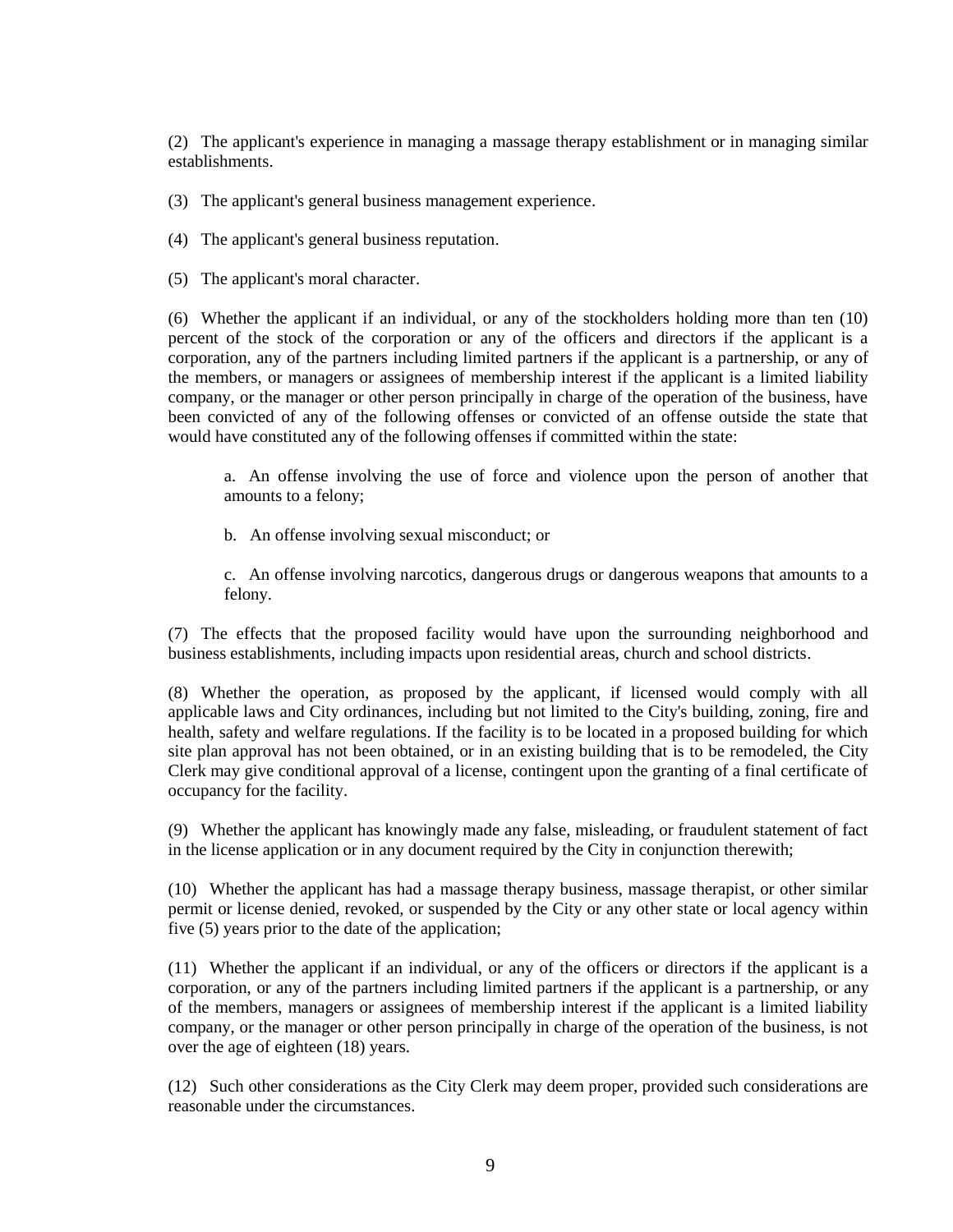## **Sec. 16-20. Approval or denial of application.**

The City Clerk shall act to approve or deny an application for a license under this article within a reasonable period of time and in all events the City Clerk shall act to approve or deny the license no later than ninety (90) days from the date that the application was accepted by the City Clerk.

## **Sec. 16-21. Display.**

Every person, corporation, partnership, or association licensed pursuant to this article shall display such license in a prominent place.

## **Sec. 16-22. Multiple locations of business.**

Should any massage therapy establishment have more than one (1) location where the business of massage therapy is pursued, then a license stating both the address of the principal place of business and of the other locations shall be issued by the City Clerk upon the tender of a license fee as set by resolution of the council. Licenses issued for other locations shall terminate on the same date as that of the principal place of business, regardless of the date of issuance.

## **Sec. 16-23. Sale, transfer, change of location of establishment.**

Upon sale, transfer or relocation of a massage therapy establishment, the license therefore shall be null and void unless approved as provided in section 16-24 provided, however, that upon the death or incapacity of the licensee or any co-licensee of the massage therapy establishment, any heir or devisee of a deceased licensee or any guardian of an heir or devisee of a deceased licensee may continue the business of the massage therapy establishment for a reasonable period of time not to exceed sixty (60) days to allow for an orderly transfer of the license.

## **Sec. 16-24. Transferability.**

No license shall be transferable except with the consent of the City by approval of the City Clerk. An application for such transfer shall be in writing and shall be accompanied by the fee required in section 16-17. The written application for such transfer shall contain the same information as requested in this article for initial application for the license.

## **Sec. 16-25. Operation under name or at place not specified.**

No person granted a license pursuant to this article shall operate the massage therapy establishment under a name not specified in his license nor shall he conduct business under any designation or location not specified in his license.

## **Sec. 16-26. Expiration.**

Every license issued pursuant to this article will terminate December 31 of each year unless sooner suspended or revoked.

## **Sec. 16-27. Revocation, suspension.**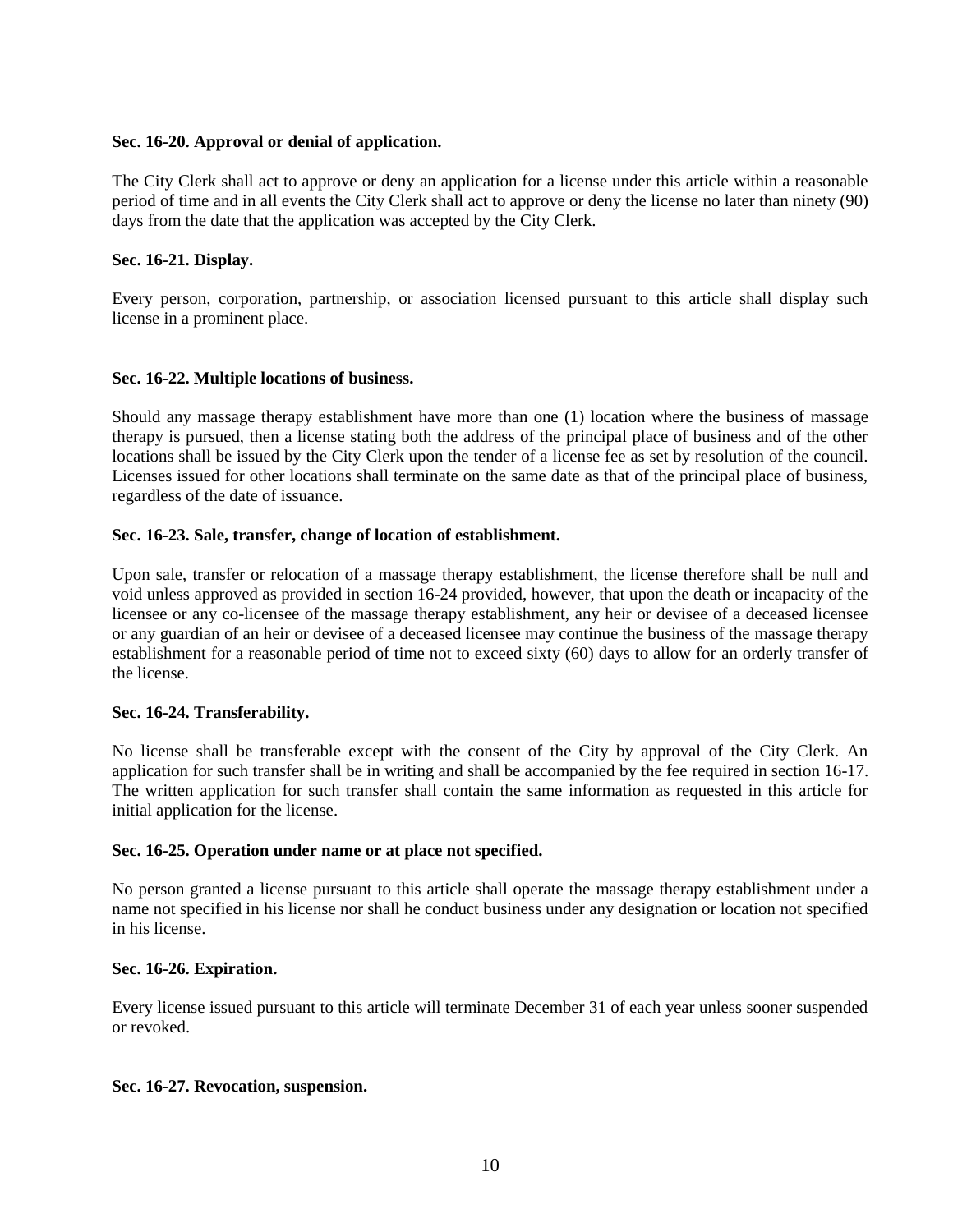Any license issued for a massage therapy establishment may be revoked or suspended after notice and a hearing for good cause or in any case where any of the provisions of this chapter are violated or where any employee of the licensee, including a massage therapist, is engaged in any conduct which violates any of the state or local laws or ordinances at the licensee's place of business and the licensee has actual or constructive knowledge by due diligence. Revocation proceedings shall be conducted by an administrative hearing officer appointed by the council by resolution. Upon appointment, such individual shall serve as requested. The qualifications of the hearing officer shall include familiarity with building and health codes or other state or local laws or ordinances. The hearing officer shall provide notice of the hearing to the applicant, who shall be given opportunity to be heard and to present evidence on his behalf directly or by authorized representative(s). The notice and hearing shall occur within a reasonable time. The decision of the hearing officer may be appealed to the Oakland County Circuit Court.

#### **Sec. 16-28 through Sec. 16-30 -Reserved**

## **ARTICLE III. MASSAGE THERAPIST LICENSE**

#### **Sec. 16-31. Required.**

Except as provided in Section 16-2, 16-40 and herein, no person shall practice massage therapy as a massage therapist, employee or otherwise, unless he has secured a valid and subsisting massage therapist's license issued to him by the City pursuant to the provisions of this article. This section shall not apply to students of massage therapy that are actively enrolled in a recognized school and engaged in the performance of massage therapy, without compensation of any kind for such services, as part of the curriculum or an externship or internship program required by the recognized school in which they are enrolled.

#### **Sec. 16-32. Application.**

Application for a massage therapist's license shall be made to the City Clerk and a massage therapist's license secured before the massage therapist may engage in any activity regulated under this chapter, and shall be accompanied by the annual nonrefundable massage therapist's license fee as set from time to time by resolution of the council. The application shall contain, but not be limited to, all of the following:

(1) The business address and all telephone numbers where the massage therapy is to be practiced.

(2) Name and residence address, and all names, nicknames and aliases by which the applicant has been known, including the two (2) previous addresses immediately prior to the present address of the applicant.

- (3) Social security number, driver's license number, if any, and date of birth.
- (4) Applicant's weight, height, color of hair and eyes, and sex.
- (5) Written evidence that the applicant is at least eighteen (18) years of age.

(6) A criminal background report of the applicant's criminal history through the Internet Criminal History Access Tool (ICHAT).

(7) Two (2) front-face color portrait photographs taken within thirty (30) days of the date of application and at least two (2) inches by two (2) inches in size.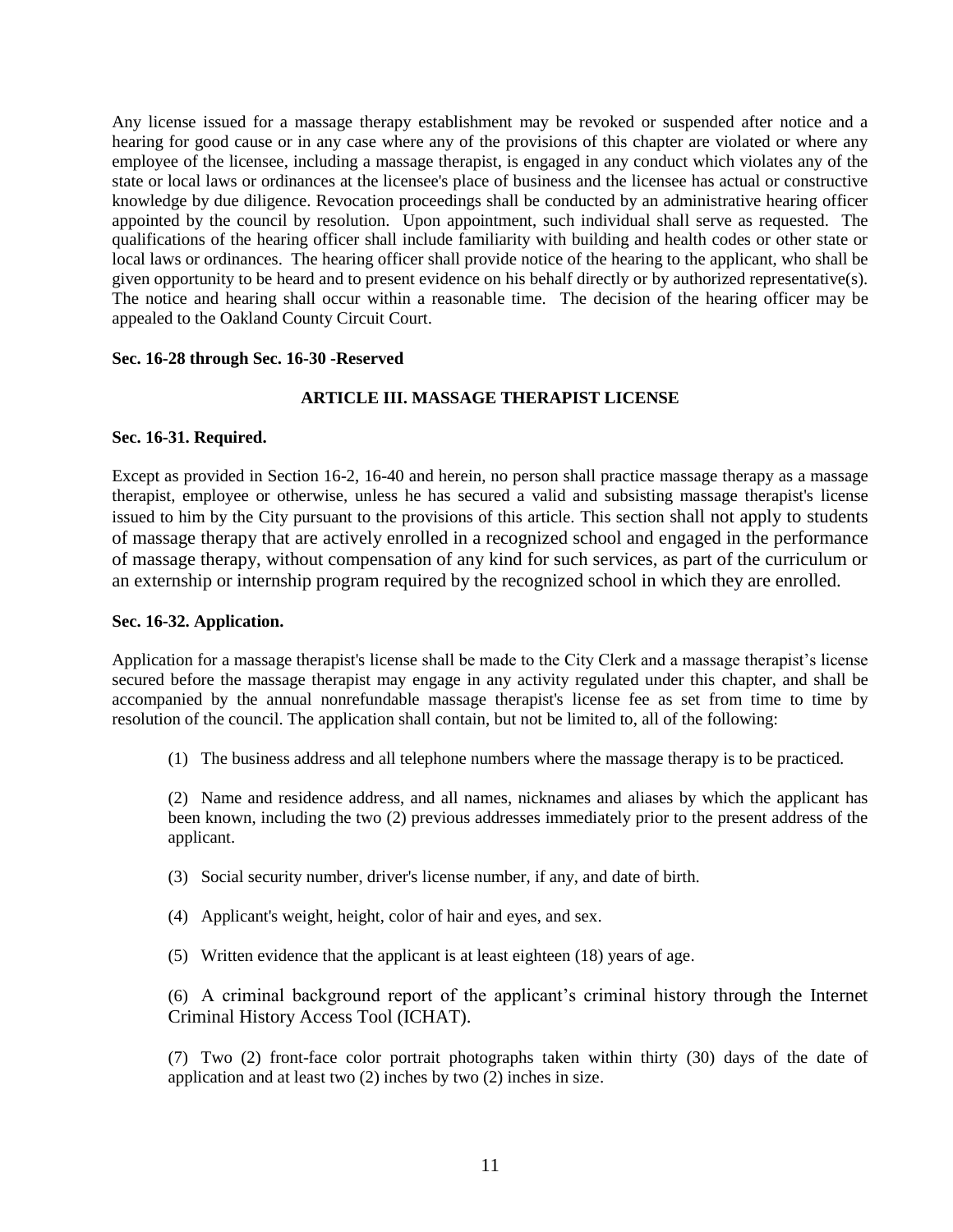(8) The name and address of the recognized school attended, the dates attended and a copy of the diploma or certificate of graduation awarded the applicant showing the applicant has completed not less than five hundred (500) hours of instruction.

(9) Proof of current basic certification by International Myomassethics Federation (IMF), the American Massage Therapy Association (AMTA), the Associated Bodywork and Massage Professionals (ABMP), or other national massage therapy organization with comparable certification requirements.

(10) The massage therapy or similar business history and experience ten (10) years prior to the date of application, including but not limited to whether or not such person in previously operating in this or another city or state under license or permit has had such license or permit denied, revoked, or suspended and the reasons therefore, and the business activities or occupations subsequent to such action of denial, suspension or revocation.

(11) The names, current addresses and written statements of at least five (5) bona fide permanent residents other than relatives, of the United States that the applicant is of good moral character. If the applicant is able, the statement must first be furnished from residents of the city, then the county, then the state and lastly from the rest of the United States.

(12) A medical certificate signed by a physician licensed to practice in the state within seven (7) days of the date of the application stating that the applicant was examined by the certifying physician and that the applicant is free of communicable disease. The additional information required by this subsection shall be provided at the applicant's expense.

(13) Such other information, identification and physical examination of the person deemed necessary by the Police Chief in order to discover the truth of the matters required by this section to be set forth in the application.

(14) Authorization for the City, its agents and employees to seek information and conduct an investigation into the truth of the statements set forth in the application and the qualifications of the applicant for the license.

(15) Written declaration by the applicant, under penalty or perjury that the foregoing information contained in the application is true and correct, such declaration being duly dated and signed in the City.

## **Sec. 16-33. Waiver of educational requirement.**

The City shall waive the requirements of subsection 16-32(9) if the applicant furnishes satisfactory evidence that he attended not less than five hundred (500) hours of instruction in a school within or without this state or in any foreign country that provides education substantially equal to or in excess of the educational requirements of this article.

## **Sec. 16-34. Review of license; grounds for denial.**

Applications for massage therapist licenses shall be referred to the Police Department for investigation of the applicant's character and qualifications, and the Police Department shall issue a report to the City Clerk upon completion of such investigation. The City Clerk shall issue a license for a massage therapist, after determination by the City Clerk that requirements for a massage therapist license described by this article are met unless the City Clerk finds any of the following apply: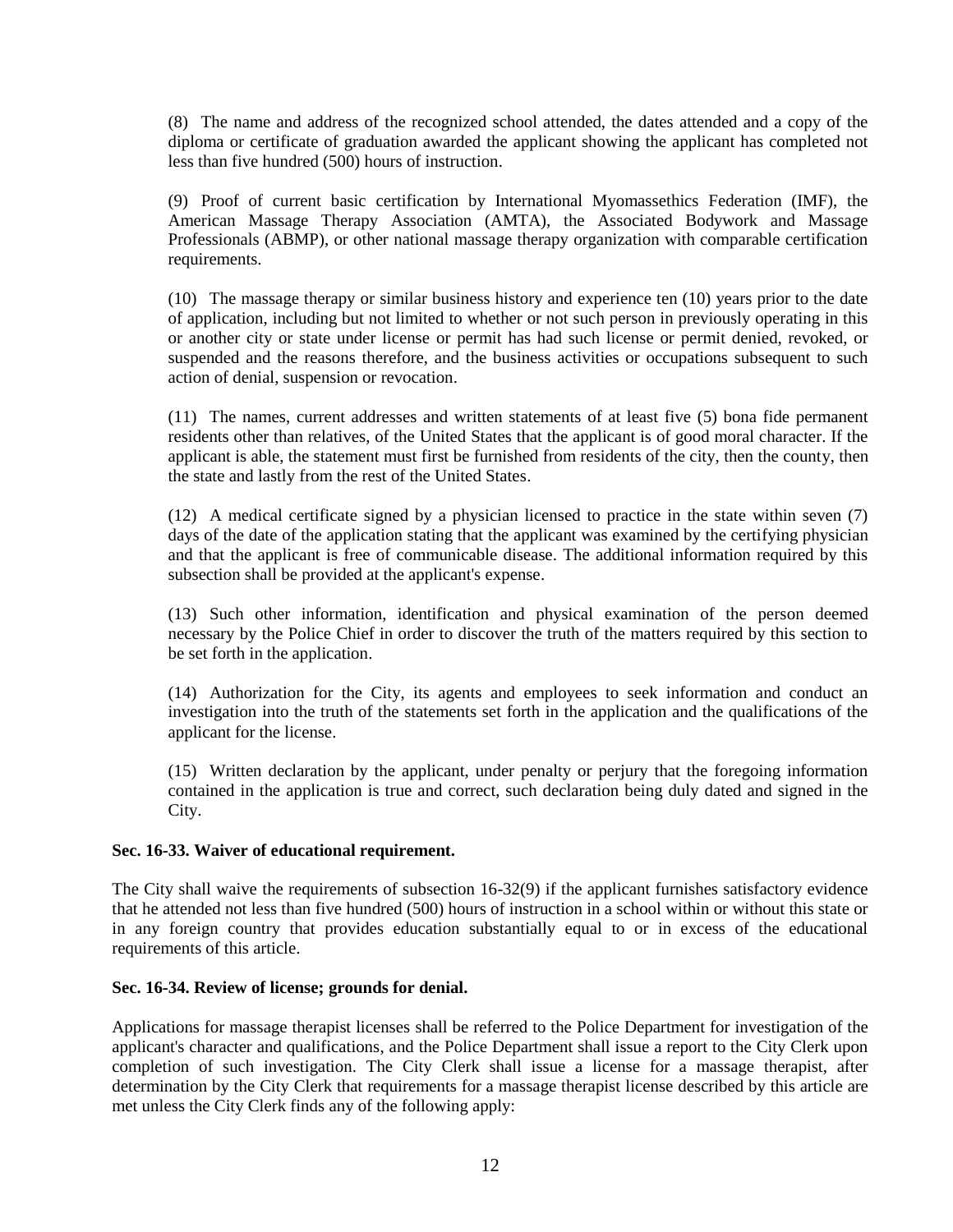(1) The correct license fee has not been tendered to the City and, in the case of a check, or bank draft, honored with payment upon presentation.

(2) The applicant has been convicted of any of the following offenses or convicted of an offense outside the state that would have constituted any of the following offenses if committed within the state:

- a. Any felony;
- b. An offense involving sexual misconduct; or
- c. An offense involving fraud, misrepresentation, dishonesty, theft, narcotics, dangerous drugs or dangerous weapons.

The City may issue a license to any person convicted of any of the crimes described in subsection (2) of this section if it finds that such conviction occurred at least five (5) years prior to the date of the application and the applicant has had no subsequent felony convictions of any nature and no subsequent misdemeanor convictions for crime mentioned in this section.

(3) The applicant has knowingly made any false, misleading, or fraudulent statement of fact in the license application or in any document required by the City in conjunction therewith.

(4) The applicant has had a massage therapy business, massage therapist, or other similar license or permit denied, revoked, or suspended by the City or any other state or local agency within five (5) years prior to the date of the application.

(5) The applicant is not over the age of eighteen (18) years.

#### **Sec. 16-35. Approval or denial of application.**

The City shall act to approve or deny an application for a license under this article within a reasonable period of time and the City shall in all events act to approve or deny the license within ninety (90) days from the date that the completed application was accepted by the City Clerk.

#### **Sec. 16-36. Posting.**

Every massage therapist shall post the license required by this article in his work area, and if the massage therapist provides massage therapy in any other location, the license shall be on his person at all times and displayed upon request.

#### **Sec. 16-37. Transferability.**

No license shall be transferable except with the consent of the City and ratified by approval of the City Clerk. An application for such transfer shall be in writing and shall be accompanied by the fee required in section 16-32. The written application for such transfer shall contain the same information as requested in this article for initial application for the license.

#### **Sec. 16-38. Expiration.**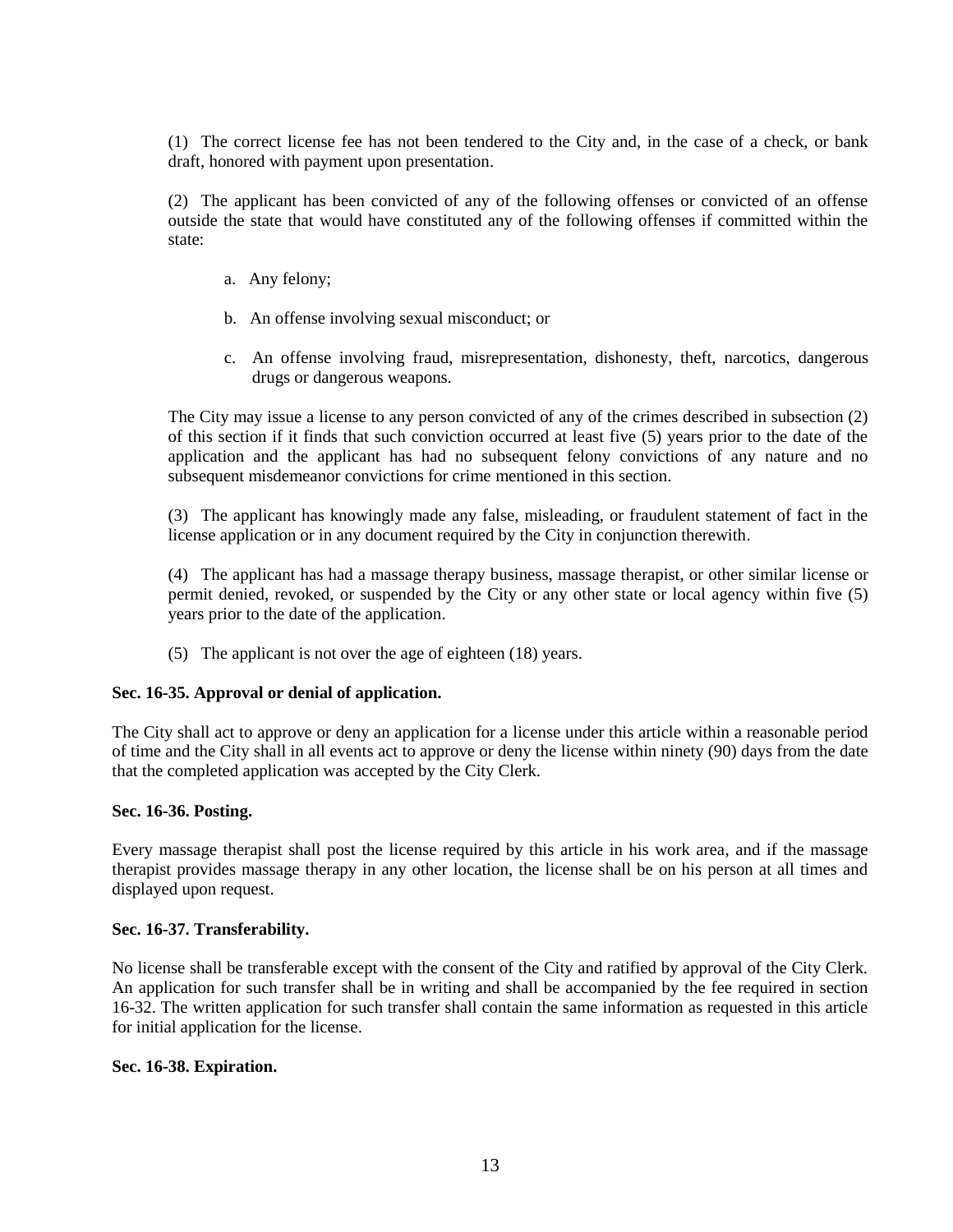Every license issued pursuant to this article will terminate December 31 of each year unless sooner suspended or revoked.

## **Sec. 16-39. Revocation.**

A massage therapist license issued by the City Clerk shall be revoked or suspended where it appears that the massage therapist has been convicted of any offense which would be cause for denial of a license upon an original application, has made a false statement on an application for a license, or has committed an act in violation of this chapter. Such revocation proceedings shall be held by the City Manager within a reasonable time after notice of time and place of hearing and notice of cause for revocation.

## **Sec. 16-40. Preemption; exemption.**

The requirements of this Article III relating to the issuance of a license for a massage therapist shall not apply to an individual licensed as a massage therapist, as defined herein, under the laws of the State of Michigan, including the Public Health Code, 1978 PA 368, as amended, to the extent such law expressly preempts this Article. However, for each such individual employed by a licensee hereunder in a massage therapy establishment as defined herein, the licensee shall provide to the City Clerk:

- a. The name and address of each massage therapist who is or will be employed in the establishment;
- b. A copy of the license issued to each such massage therapist; and
- c. A copy of the driver's license or other proof of identification for the massage therapist.

## *Section 2 of Ordinance*

Repealer. Ordinance No C-8-86, Massage, Chapter 16 of the Code of Farmington Hills, Sections 16-1 through 16-44, is hereby repealed. All other ordinances, parts of ordinances or sections of the City Code in conflict with this Ordinance are repealed only to the extent necessary to give this Ordinance full force and effect and the Farmington Hills Ordinance Code shall remain in full force and effect amended only as specified above.

## *Section 3 of Ordinance*

Savings. The amendment of the Farmington Hills Code of Ordinances set forth in this Ordinance does not affect or impair any act done, offense committed, or right accruing, accrued, or acquired or liability, penalty, forfeiture or punishment, pending or incurred prior to the amendment of the Farmington Hills Code of Ordinances set forth in this Ordinance.

## *Section 4 of Ordinance*

Severability. If any section, clause or provision of this Ordinance shall be declared to be unconstitutional, void, illegal or ineffective by any Court of competent jurisdiction, the validity of the Ordinance as a whole, or in part, shall not be affected other than the part invalidated, and such section, clause or provision declared to be unconstitutional, void or illegal shall thereby cease to be a part of this Ordinance, but the remainder of this Ordinance shall stand and be in full force and effect.